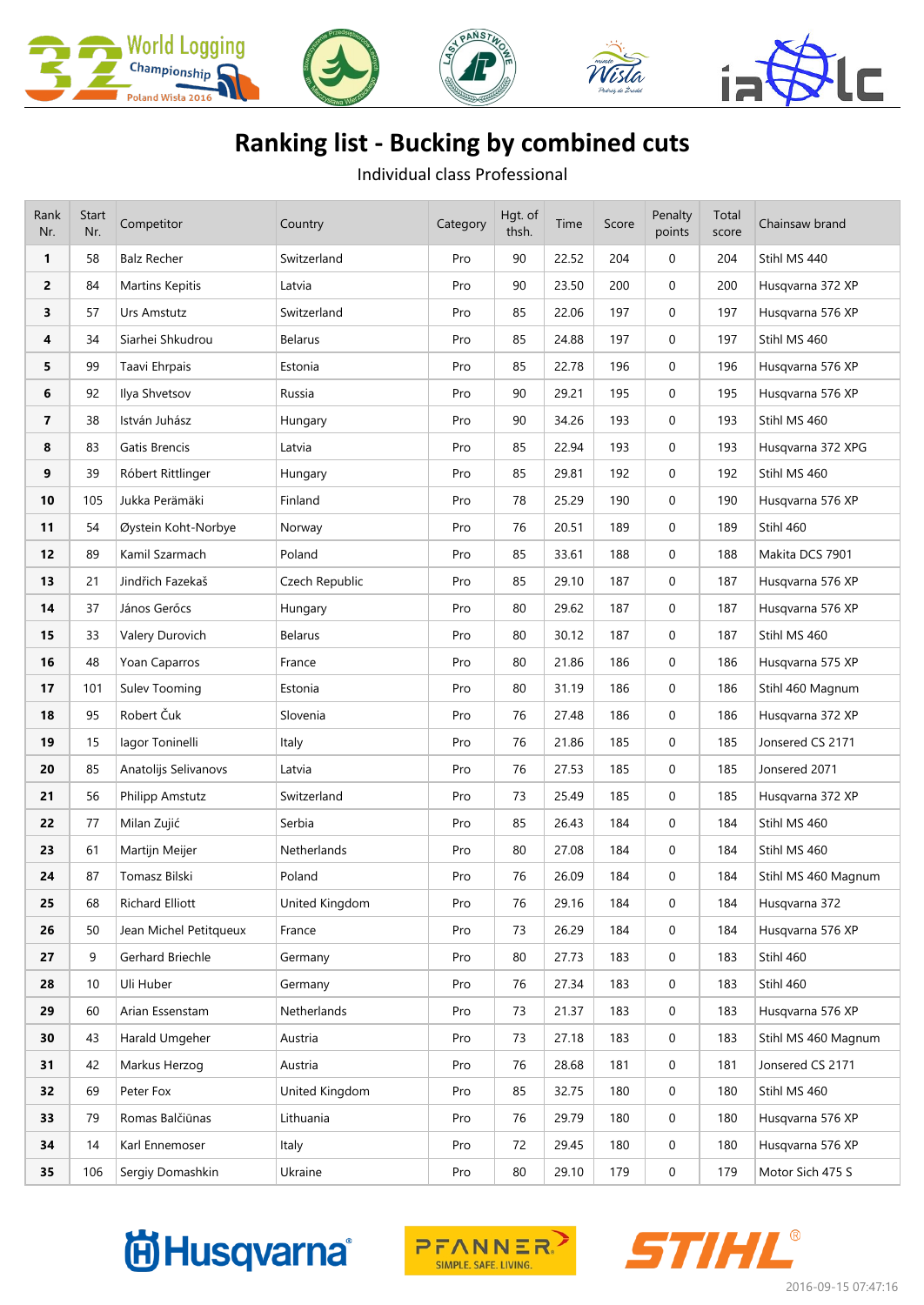|             |                | <b>World Logging</b><br>Championship<br>Poland Wisła 2016 |                | PANSTH   |                  |       |       |                   |                |                     |
|-------------|----------------|-----------------------------------------------------------|----------------|----------|------------------|-------|-------|-------------------|----------------|---------------------|
| Rank<br>Nr. | Start<br>Nr.   | Competitor                                                | Country        | Category | Hgt. of<br>thsh. | Time  | Score | Penalty<br>points | Total<br>score | Chainsaw brand      |
| 36          | 11             | Marco Trabert                                             | Germany        | Pro      | 69               | 26.71 | 179   | $\mathbf 0$       | 179            | Stihl 460           |
| 37          | 53             | Ole Jørgen Sigvartsen                                     | Norway         | Pro      | 70               | 28.55 | 178   | $\mathbf{0}$      | 178            | Stihl 460           |
| 38          | 47             | Senzaki Tomomasa                                          | Japan          | Pro      | 76               | 30.30 | 177   | $\mathbf{0}$      | 177            | Husqvarna 576 XP    |
| 39          | 26             | Jaroslav Kukuc                                            | Slovakia       | Pro      | 72               | 22.77 | 177   | $\mathbf{0}$      | 177            | Stihl MS 460        |
| 40          | 65             | Marc Gantenbein                                           | Liechtenstein  | Pro      | 72               | 26.25 | 177   | $\mathbf{0}$      | 177            | Stihl 460           |
| 41          | 62             | <b>Hubert Peters</b>                                      | Netherlands    | Pro      | 70               | 24.24 | 177   | $\mathbf 0$       | 177            | Stihl MS 460        |
| 42          | 104            | Juho Paananen                                             | Finland        | Pro      | 69               | 25.88 | 177   | $\mathbf{0}$      | 177            | Husqvarna 570       |
| 43          | 18             | Andre Kreins                                              | Luxembourg     | Pro      | 69               | 26.27 | 177   | $\mathbf 0$       | 177            | Stihl 460           |
| 44          | $\overline{7}$ | Johan Tallqvist                                           | Sweden         | Pro      | 81               | 30.06 | 176   | $\mathbf 0$       | 176            | Husqvarna 576 XP    |
| 45          | 52             | Ole Harald L. Kveseth                                     | Norway         | Pro      | 66               | 23.87 | 176   | $\mathbf 0$       | 176            | Stihl 460           |
| 46          | 76             | Darko Ivanović                                            | Serbia         | Pro      | 80               | 29.68 | 175   | $\mathbf{0}$      | 175            | Husqvarna 576 XP    |
| 47          | 80             | Tadas Guzevičius                                          | Lithuania      | Pro      | 70               | 26.25 | 175   | $\mathbf{0}$      | 175            | Husqvarna 576 XPG   |
| 48          | 41             | Benjamin Greber                                           | Austria        | Pro      | 69               | 25.45 | 175   | $\mathbf{0}$      | 175            | Stihl MS 440        |
| 49          | 64             | Martin Eggenberger                                        | Liechtenstein  | Pro      | 66               | 22.41 | 175   | $\mathbf{0}$      | 175            | Stihl 460           |
| 50          | 27             | Jaroslav Perveka                                          | Slovakia       | Pro      | 73               | 27.48 | 174   | $\mathbf 0$       | 174            | Dolmar PS-7900      |
| 51          | 71             | Davor Ivanković                                           | Croatia        | Pro      | 70               | 30.02 | 174   | $\mathbf 0$       | 174            | Stihl MS 460        |
| 52          | 107            | Volodymyr Kukhta                                          | Ukraine        | Pro      | 80               | 26.45 | 173   | $\mathbf 0$       | 173            | Husqvarna 576 XP    |
| 53          | 13             | Massimiliano Biemmi                                       | Italy          | Pro      | 76               | 27.71 | 173   | $\mathbf 0$       | 173            | Husqvarna 576 XP    |
| 54          | 23             | Martin Pňaček                                             | Czech Republic | Pro      | 67               | 21.55 | 173   | $\mathbf 0$       | 173            | Husqvarna 576 XP    |
| 55          | 35             | Viktar Zaremba                                            | <b>Belarus</b> | Pro      | 80               | 27.58 | 171   | 0                 | 171            | Stihl MS 460        |
| 56          | 73             | Siniša Varga                                              | Croatia        | Pro      | 80               | 26.97 | 169   | $\mathbf 0$       | 169            | Stihl MS 460        |
| 57          | 45             | Kudo Kenichi                                              | Japan          | Pro      | 67               | 31.99 | 169   | $\mathbf 0$       | 169            | Husqvarna 576 XP    |
| 58          | 91             | Aleksandr Mallat                                          | Russia         | Pro      | 78               | 32.05 | 168   | 0                 | 168            | Stihl MS 460 Magnum |
| 59          | 46             | Maeda Tomohiro                                            | Japan          | Pro      | 69               | 31.79 | 168   | $\mathbf 0$       | 168            | Husqvarna 576 XP    |
| 60          | 67             | Mark Edwards                                              | United Kingdom | Pro      | 63               | 30.18 | 167   | $\mathbf 0$       | 167            | Husqvarna 372 XP    |
| 61          | 25             | Peter Grofčík                                             | Slovakia       | Pro      | 73               | 34.50 | 166   | $\mathbf 0$       | 166            | Stihl MS 460 Magnum |
| 62          | 81             | Gediminas Stasiūnas                                       | Lithuania      | Pro      | 57               | 25.33 | 166   | 0                 | 166            | Husqvarna 576 XP    |
| 63          | 93             | Aleksandr Sokolov                                         | Russia         | Pro      | 54               | 25.11 | 166   | $\mathbf 0$       | 166            | Husqvarna 576 XP    |
| 64          | 6              | Patrick Sjöberg                                           | Sweden         | Pro      | 76               | 29.55 | 165   | $\mathbf 0$       | 165            | Husqvarna 372 XP    |
| 65          | 88             | Roman Szala                                               | Poland         | Pro      | 60               | 28.89 | 165   | $\mathbf 0$       | 165            | Makita DCS 7901     |
| 66          | 66             | Armin Tanner                                              | Liechtenstein  | Pro      | 60               | 29.26 | 165   | $\mathbf 0$       | 165            | Husqvarna 576 XP    |
| 67          | 72             | Predrag Šolaja                                            | Croatia        | Pro      | 72               | 29.48 | 162   | $\mathbf 0$       | 162            | Stihl MS 460        |
| 68          | 97             | Damir Pelko                                               | Slovenia       | Pro      | 51               | 24.88 | 160   | $\mathbf 0$       | 160            | Husqvarna 372 XP    |
| 69          | 75             | Goran Bojanić                                             | Serbia         | Pro      | 63               | 25.63 | 156   | $\mathbf 0$       | 156            | Stihl MS 460        |
| 70          | 49             | David Dauphin                                             | France         | Pro      | 81               | 28.75 | 153   | $\mathbf 0$       | 153            | Stihl MS 460 Magnum |
| 71          | 22             | Josef Kučera                                              | Czech Republic | Pro      | 73               | 22.68 | 172   | $-20$             | 152            | Husqvarna 372 XP    |
| 72          | 103            | Vesa Kurki                                                | Finland        | Pro      | 85               | 24.80 | 191   | $-50$             | 141            | Jonsered 2071       |
| 73          | 17             | Tom Kartheiser                                            | Luxembourg     | Pro      | 57               | 37.08 | 133   | $\boldsymbol{0}$  | 133            | Stihl 460           |

## **尚Husqvarna**